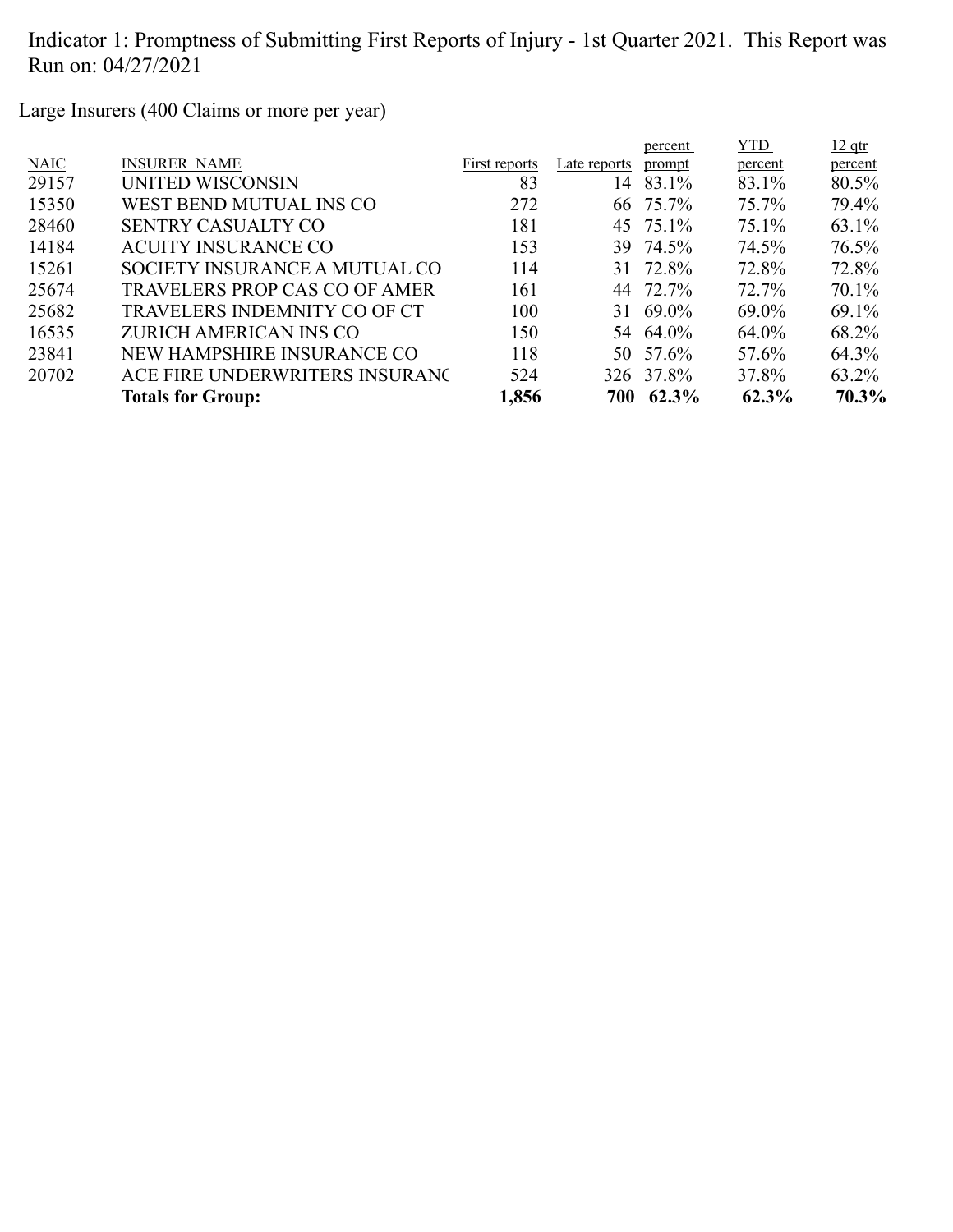Medium Size Insurers (65 - 399 Claims or more per year)

|             |                                        |                      |              | percent              | <b>YTD</b>     | $12$ qtr       |
|-------------|----------------------------------------|----------------------|--------------|----------------------|----------------|----------------|
| <b>NAIC</b> | <b>INSURER NAME</b>                    | <b>First reports</b> | Late reports | prompt               | percent        | percent        |
| 29424       | <b>HARTFORD CASUALTY INS CO</b>        | 20                   | 2            | 90.0%                | 90.0%          | 73.5%          |
| 10351       | FIRST DAKOTA INDEMNITY COMPAN          | 37                   |              | 4 89.2%              | 89.2%          | 84.9%          |
| 15377       | WESTERN NATIONAL MUTUAL INS CO         | 17                   |              | 2 88.2%              | 88.2%          | 79.4%          |
| 11374       | <b>SFM MUTUAL INS CO</b>               | 75                   | 9            | 88.0%                | 88.0%          | 85.6%          |
| SI          | UW-SYSTEM ADMINISTRATION               | 22                   | 3            | 86.4%                | 86.4%          | 74.6%          |
| 10166       | <b>ACCIDENT FUND INS CO OF AMERICA</b> | 142                  | 22           | 84.5%                | 84.5%          | 81.8%          |
| 22543       | <b>SECURA INSURANCE COMPANY</b>        | 112                  | 18           | 83.9%                | 83.9%          | 82.6%          |
| SI          | <b>DEPT OF ADMINISTRATION</b>          | 72                   | 12           | 83.3%                | 83.3%          | 82.6%          |
| 26832       | <b>GREAT AMERICAN ALLIANCE INS CO</b>  | 40                   | 8            | 80.0%                | 80.0%          | 78.1%          |
| 21407       | <b>EMCASCO INSURANCE CO</b>            | 69                   | 14           | 79.7%                | 79.7%          | 77.0%          |
| 11527       | <b>LEAGUE OF WIS MUNICIPALITIES MU</b> | 39                   | 8            | 79.5%                | 79.5%          | 83.3%          |
| 13935       | FEDERATED MUTUAL INS CO                | 24                   | 5            | 79.2%                | 79.2%          | 88.4%          |
| 24988       | SENTRY INSURANCE COMPANY               | 81                   | 17           | 79.0%                | 79.0%          | 61.1%          |
| 40142       | <b>AMERICAN ZURICH INS CO</b>          | 82                   | 18           | 78.0%                | 78.0%          | 76.9%          |
| 29459       | <b>TWIN CITY FIRE INS CO</b>           | 66                   | 16           | 75.8%                | 75.8%          | 68.8%          |
| 21458       | <b>EMPLOYERS INSURANCE CO OF WAU</b>   | 24                   |              | 6 75.0%              | 75.0%          | 84.0%          |
| 12305       | <b>ACCIDENT FUND NATIONAL INS CO</b>   | 43                   | 11           | 74.4%                | 74.4%          | 86.3%          |
| 26271       | ERIE INSURANCE EXCHANGE                | 39                   | 10           | 74.4%                | 74.4%          | 81.6%          |
| 14303       | <b>INTEGRITY INSURANCE CO</b>          | 39                   | 11           | 71.8%                | 71.8%          | 78.6%          |
| 14176       | <b>HASTINGS MUTUAL INS CO</b>          | 14                   | 4            | 71.4%                | 71.4%          | 80.4%          |
| 42404       | <b>LIBERTY INSURANCE CORP</b>          | 72                   | 21           | 70.8%                | 70.8%          | 65.8%          |
| 21415       | <b>EMPLOYERS MUTUAL CAS CO</b>         | 51                   | 15           | 70.6%                | 70.6%          | 68.3%          |
| 23434       | <b>MIDDLESEX INSURANCE CO</b>          | 43                   | 13           | 69.8%                | 69.8%          | 55.3%          |
| 25402       | <b>EMPLOYERS ASSURANCE CORP</b>        | 19                   | 6            | 68.4%                | 68.4%          | 74.6%          |
| 24554       | <b>XL INSURANCE AMERICA INC</b>        | 44                   |              | 14 68.2%             | 68.2%          | 70.6%          |
| 33600       | L M INSURANCE CORP                     | 62                   | 20           | 67.7%                | 67.7%          | 70.5%          |
| 37885       | XL SPECIALTY INSURANCE COMPANY         | 43                   | 14           | 67.4%                | 67.4%          | 68.6%          |
| 24147       | <b>OLD REPUBLIC INS CO</b>             | 78                   | 27           | 65.4%                | 65.4%          | 64.3%          |
| 26247       | AMERICAN GUARANTEE & LIABILITY         | 14                   | 5            | 64.3%                | 64.3%          | 61.2%          |
| SI          | <b>CITY OF MADISON</b>                 | 21                   | 8            | 61.9%                | 61.9%          | 40.5%          |
| 13986       | FRANKENMUTH MUTUAL INS CO              | 23                   | 9            | 60.9%                | 60.9%          | 63.9%          |
| 18988       | <b>AUTO OWNERS INS CO</b>              | 28                   | 11           | 60.7%                | 60.7%          | 77.4%          |
| 19429       | <b>INSURANCE CO OF STATE OF PA</b>     | 15                   |              | $6\,60.0\%$          | 60.0%          | 54.0%          |
| 11150       | <b>ARCH INSURANCE CO</b>               | 42                   |              | 17 59.5%             | 59.5%          | 62.8%          |
| 20494       | <b>TRANSPORTATION INS CO</b>           | 12                   |              | 5 58.3%              | 58.3%          | 54.4%          |
| SI          | <b>COLUMBIA ST MARY'S INC</b>          | 14                   |              | 6 57.1%              | 57.1%          | 75.6%          |
| 20397       | VIGILANT INSURANCE CO                  | 15                   |              | 7 53.3%              | 53.3%          | 62.7%          |
| 31895       | AMERICAN INTERSTATE INS CO             | 18                   |              | 9 50.0%              | 50.0%          | 66.1%          |
| 23817       | <b>ILLINOIS NATIONAL INS CO</b>        | 32                   |              | 16 50.0%             | 50.0%          | 72.4%          |
| 22667       | ACE AMERICAN INSURANCE CO              | 27                   |              | 14 48.1%             | 48.1%          | 54.5%          |
| 10677       | <b>CINCINNATI INSURANCE CO</b>         | 19                   |              | 10 47.4%             | 47.4%          | 73.3%          |
| SI          | FEDERAL EXPRESS CORPORATION            | 19                   |              | 10 47.4%             | 47.4%          | 78.2%          |
| 15091       | <b>RURAL MUTUAL INS CO</b>             | 66                   |              | 35 47.0%             | 47.0%          | 56.9%          |
|             | SAFETY NATIONAL CASUALTY CORP          |                      |              |                      |                |                |
| 15105       | <b>CITY OF MILWAUKEE</b>               | 62<br>81             |              | 38 38.7%<br>50 38.3% | 38.7%<br>38.3% | 57.1%<br>41.0% |
| SI          | <b>KWIK TRIP INC</b>                   |                      |              |                      |                |                |
| SI          | CHURCH MUTUAL INSURANCE CO S.I         | 14                   | 9            | 35.7%                | 35.7%          | 68.8%          |
| 18767       |                                        | 23                   |              | 15 34.8%             | 34.8%          | 46.6%          |
| 12262       | PENN MFRS ASSOCIATION INS CO           | 41                   |              | 27 34.1%             | 34.1%          | 42.3%          |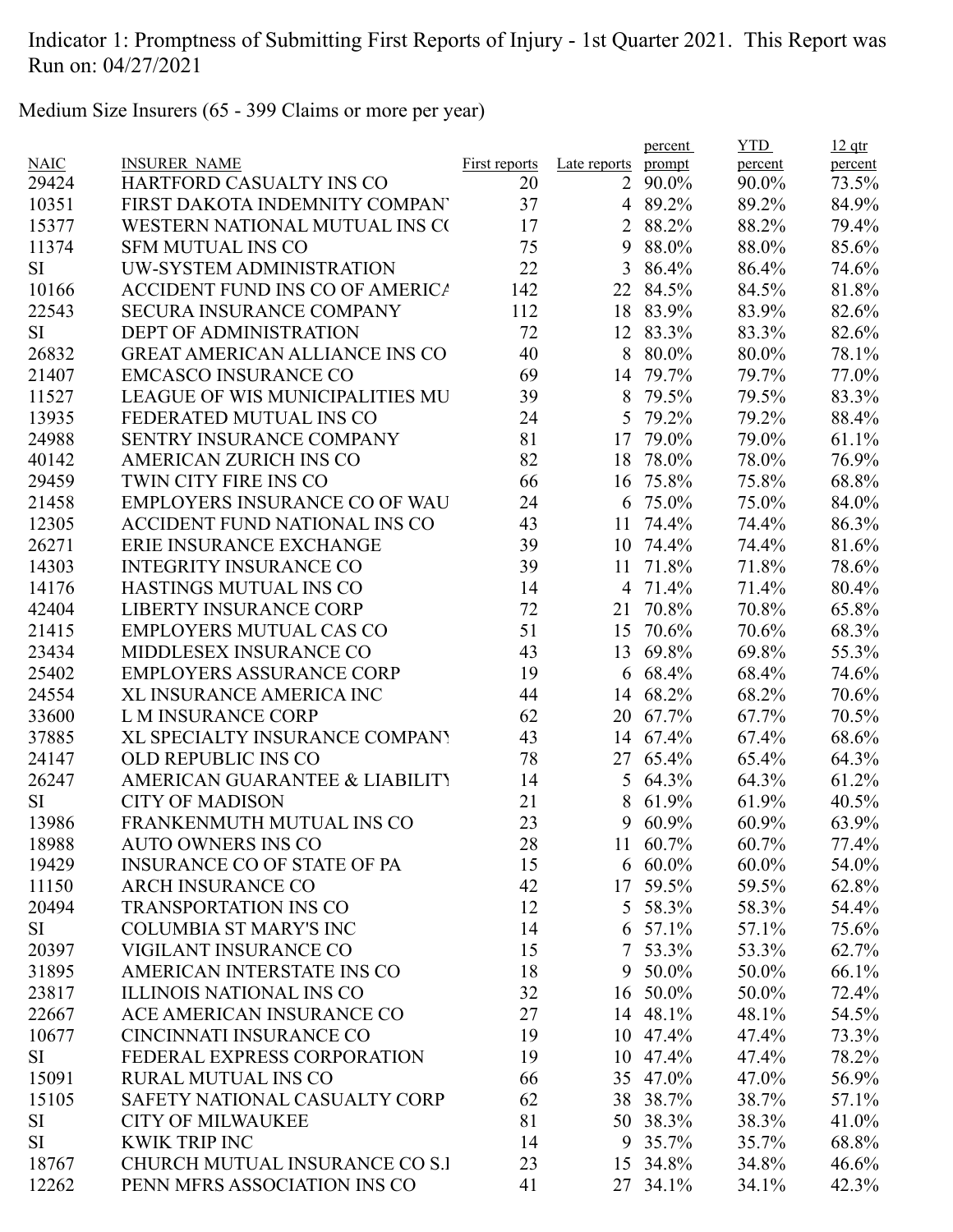Medium Size Insurers (65 - 399 Claims or more per year)

|      | <b>Totals for Group:</b> | 2,055         | 637 69.0%           | 69.0%   | 70.3%          |
|------|--------------------------|---------------|---------------------|---------|----------------|
| NAIC | <b>INSURER NAME</b>      | First reports | Late reports prompt | percent | percent        |
|      |                          |               | percent             |         | <u> 12 qtr</u> |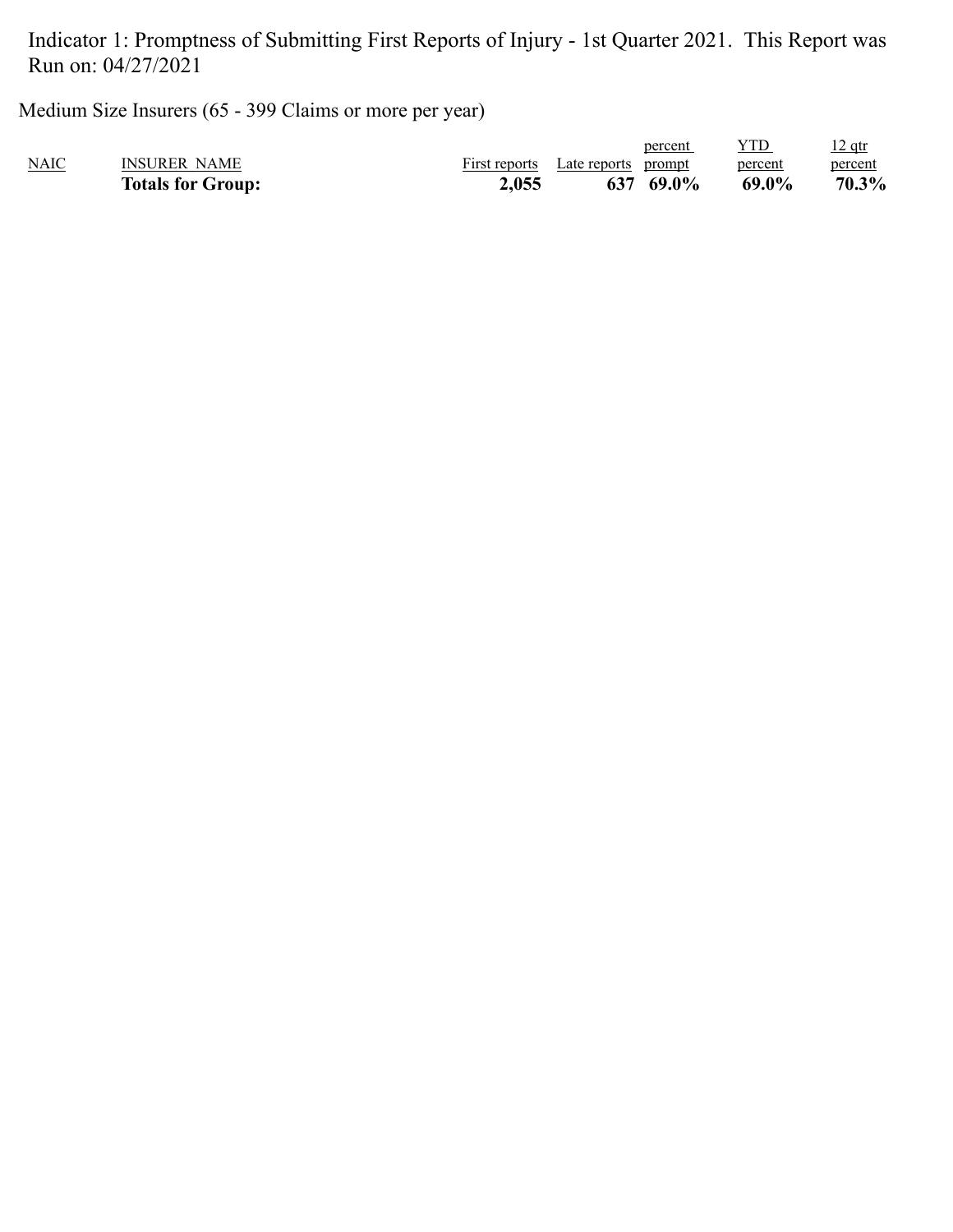Small Size Insurers (Less than 65 Claims per year)

|             |                                            |                      |                  | percent       | <b>YTD</b> | $12$ qtr |
|-------------|--------------------------------------------|----------------------|------------------|---------------|------------|----------|
| <b>NAIC</b> | <b>INSURER NAME</b>                        | <b>First reports</b> | Late reports     | prompt        | percent    | percent  |
| 20109       | <b>BITCO NATIONAL INS CO</b>               | 3                    | $\theta$         | 100.0%        | 100.0%     | 93.9%    |
| SI          | <b>MAYO CLINIC HEALTH SYS-NW WI RI</b>     | 13                   |                  | 2 84.6%       | 84.6%      | 93.3%    |
| <b>SI</b>   | <b>SCHNEIDER NATIONAL CARRIERS INC</b>     | $\overline{3}$       | 0                | 100.0%        | 100.0%     | 92.1%    |
| <b>SI</b>   | FEDEX FREIGHT INC                          | 12                   | $\overline{2}$   | 83.3%         | 83.3%      | 89.3%    |
| 11371       | <b>GREAT WEST CASUALTY CO</b>              | 14                   | $\overline{3}$   | 78.6%         | 78.6%      | 88.4%    |
| 19445       | NATIONAL UNION FIRE INS CO OF PIT          | 5                    | 1                | 80.0%         | 80.0%      | 87.0%    |
| 24112       | <b>WESTFIELD INSURANCE CO</b>              | 4                    | 1                | 75.0%         | 75.0%      | 84.8%    |
| <b>SI</b>   | MILWAUKEE TRANSPORT SERVICES I             | 6                    |                  | 2 66.7%       | 66.7%      | 84.2%    |
| 24449       | <b>REGENT INSURANCE CO</b>                 | 5                    | 1                | 80.0%         | 80.0%      | 81.9%    |
| 33588       | <b>FIRST LIBERTY INS CORP</b>              | 10                   | $\overline{2}$   | 80.0%         | 80.0%      | 81.8%    |
| 32700       | <b>OWNERS INS CO</b>                       | 5                    | $\overline{2}$   | 60.0%         | $60.0\%$   | 80.9%    |
| 12304       | <b>ACCIDENT FUND GENERAL INSURAN</b>       | 23                   | 5                | 78.3%         | 78.3%      | 80.6%    |
| 23574       | MIDWEST FAMILY MUTUAL INS CO               | 7                    | 0                | 100.0%        | 100.0%     | 80.3%    |
| 28223       | NATIONWIDE AGRIBUSINESS INS CO             | 16                   | 2                | 87.5%         | 87.5%      | 79.3%    |
| <b>SI</b>   | <b>USF HOLLAND LLC</b>                     | $\boldsymbol{0}$     | $\overline{0}$   | $0.0\%$       | $0.0\%$    | 78.8%    |
| 24830       | <b>CITIES &amp; VILLAGES MUTUAL INS CO</b> | 16                   | 8                | 50.0%         | 50.0%      | 77.3%    |
| 23035       | LIBERTY MUTUAL FIRE INS CO                 | 8                    | 5                | 37.5%         | 37.5%      | 76.6%    |
| 26956       | WIS COUNTY MUTUAL INS CORP                 | 14                   | 3                | 78.6%         | 78.6%      | 75.7%    |
| 13021       | UNITED FIRE & CASUALTY CO                  | 8                    | $\boldsymbol{0}$ | 100.0%        | 100.0%     | 75.1%    |
| 22659       | <b>INDIANA INSURANCE CO</b>                | $\mathbf{1}$         | 0                | 100.0%        | 100.0%     | 73.8%    |
| 27847       | <b>INSURANCE CO OF THE WEST</b>            | 11                   | 1                | 90.9%         | 90.9%      | 73.7%    |
| <b>SI</b>   | WISCONSIN ELECTRIC POWER COMP.             | 11                   | 4                | 63.6%         | 63.6%      | 73.0%    |
| 12006       | DISTRICTS MUTL INS & RISK MGMT S           | 7                    | 3                | 57.1%         | 57.1%      | 72.6%    |
| 19275       | AMERICAN FAMILY MUTUAL INS CO              | 21                   | 7                | 66.7%         | 66.7%      | 72.0%    |
| 19259       | <b>SELECTIVE INS CO OF SOUTH CAROL</b>     | 14                   | 5                | 64.3%         | 64.3%      | 68.8%    |
| 10804       | CONTINENTAL WESTERN INS CO                 | 7                    | 3                | 57.1%         | 57.1%      | 68.8%    |
| SI          | <b>COUNTY OF DANE</b>                      | 10                   | 3                | 70.0%         | 70.0%      | 68.0%    |
| 10340       | STONINGTON INS CO                          | 17                   | 6                | 64.7%         | 64.7%      | 67.1%    |
| 13692       | DONEGAL MUTUAL INS CO                      | 14                   | 5                | 64.3%         | 64.3%      | 66.3%    |
| 25666       | <b>TRAVELERS INDEMNITY CO OF AMEF</b>      | 16                   | 7                | 56.3%         | 56.3%      | 66.2%    |
| 25615       | <b>CHARTER OAK FIRE INS CO</b>             | 4                    |                  | 2 50.0%       | 50.0%      | 65.0%    |
| 24228       | PEKIN INSURANCE CO                         | 5                    |                  | 4 20.0%       | 20.0%      | 64.0%    |
| 10346       | <b>EMPLOYERS PREFERRED INS CO</b>          | 5                    |                  | 2 60.0%       | $60.0\%$   | 63.9%    |
| 13331       | MOTORISTS COMMERCIAL MUTUAL                | $\overline{2}$       | 1                | 50.0%         | 50.0%      | 63.3%    |
| 20427       | AMERICAN CASUALTY CO OF READII             | $\boldsymbol{0}$     |                  | $0.0\%$       | $0.0\%$    | 62.7%    |
| SI          | <b>KOHLER CO</b>                           | 17                   |                  | 8 52.9%       | 52.9%      | 56.9%    |
| SI          | MILWAUKEE BOARD OF SCHOOL DIR              | $\overline{4}$       |                  | 3 25.0%       | 25.0%      | 56.6%    |
| 20508       | VALLEY FORGE INS CO                        | 17                   |                  | 4 76.5%       | 76.5%      | 56.3%    |
| 38318       | STARR INDEMNITY & LIABILITY COM            | 8                    |                  | 2 75.0%       | 75.0%      | 56.1%    |
| SI          | MADISON METROPOLITAN SCHOOL I              | 5                    |                  | 4 20.0%       | 20.0%      | 56.0%    |
| 20281       | FEDERAL INSURANCE CO                       | 14                   |                  | 3 78.6%       | 78.6%      | 55.0%    |
| 27855       | ZURICH AMERICAN INS OF IL                  | 7                    |                  | $3\;\;57.1\%$ | 57.1%      | 52.7%    |
| 31534       | CITIZENS INSURANCE CO OF AMERIC            | 9                    |                  | 2 77.8%       | 77.8%      | 51.4%    |
| 12416       | PROTECTIVE INSURANCE CO                    | 9                    | 1                | 88.9%         | 88.9%      | 51.3%    |
| 19950       | WILSON MUTUAL INS CO                       | $\boldsymbol{0}$     | $\overline{0}$   | $0.0\%$       | $0.0\%$    | 51.1%    |
| 23043       | LIBERTY MUTUAL INS CO                      | $\boldsymbol{0}$     | $\overline{0}$   | $0.0\%$       | $0.0\%$    | 49.5%    |
| SI          | FEDEX GROUND PACKAGE SYSTEM I              | 22                   |                  | 12 45.5%      | 45.5%      | 48.8%    |
| SI          | <b>COUNTY OF MILWAUKEE</b>                 | 22                   |                  | 12 45.5%      |            |          |
|             |                                            |                      |                  |               | 45.5%      | 47.6%    |